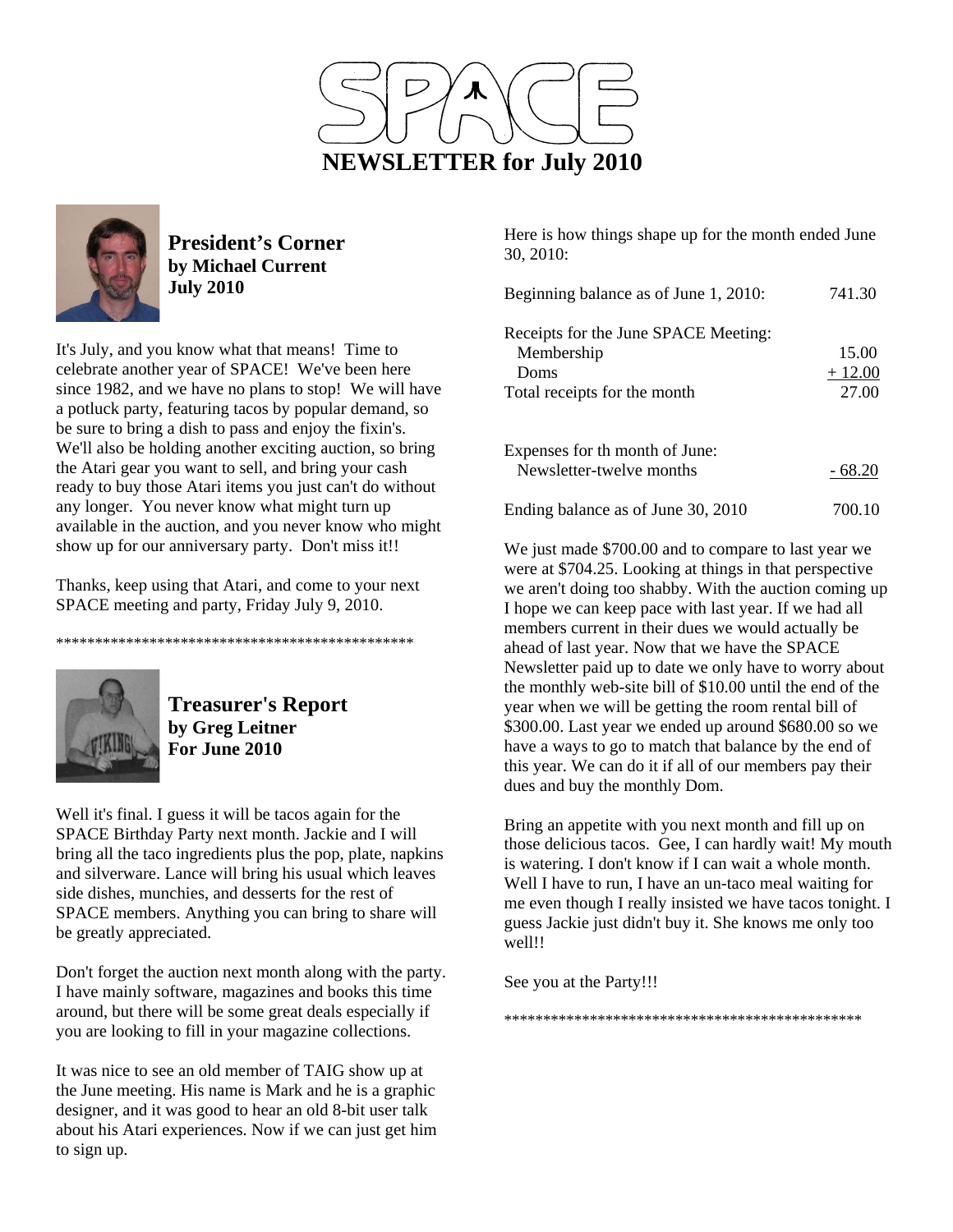### **Secretary's Report By Steven Peck For June 2010**

No minutes from the June meeting were submitted in time for this newsletter.

\*\*\*\*\*\*\*\*\*\*\*\*\*\*\*\*\*\*\*\*\*\*\*\*\*\*\*\*\*\*\*\*\*\*\*\*\*\*\*\*\*\*\*\*



**BBS Corner By Nolan Friedland For July 2010** 

If anyone has any comments, suggestions, ideas, or submissions for the BBS Corner column or the SPACE BBS web site, you may email them to me, Nolan Friedland, at the address shown on the back of this newsletter under the "CLUB OFFICIALS" section.

\*\*\*\*\*\*\*\*\*\*\*\*\*\*\*\*\*\*\*\*\*\*\*\*\*\*\*\*\*\*\*\*\*\*\*\*\*\*\*\*\*\*\*\*

From: Michael Current [michael@mcurrent.name] Sent: Tuesday, June 29, 2010 1:43 PM Subject: The Last Word 3.11 RC1

2010-06-28

The Last Word 3.11 RC1

End of development for disk based WP... ...until the VBXE disk version and the all-conquering cart version, that is.

After several false-starts with hideously buggy version 3.11 betas, largely thanks to dwhyte's detailed bug reports, here's Release Candidate 1 of the final standard disk version of the word processor:

Info http://www.atari8.co.uk/ Direct download http://www.atari8.co.uk/downloads/LW311RC1.ZIP

### CHANGES AND FEATURES

1. The status line is replaced by a progress bar during most disk I/O operations. This is because previous versions kept a raster interrupt running during SIO calls, which resulted in screen corruption if DOS turned off DLIs during critical, high speed disk transfers. Thanks to AtariAge forum member Rybags who came up with the idea of using a progress bar. I think it ties in nicely with the motif on the loading screen.

2. The colour customisation dialogue has been completely redesigned.

The old one was a bit of an afterthought and was hard to navigate. In RC1, you press <CTRL+K>, then cycle through the different regions of the screen (which flash when selected) with the left and right arrow keys, and alter the colour of the chosen area with the up and down arrow keys. <Return> accepts the current scheme, while <Esc> cancels it.

3. In print preview and print views, formatting or I/O errors don't dump you straight back into the editor. Instead, the preview freezes with an error message so you get some idea of what went wrong and where. Tracing formatting errors in INCLUDED print files could previously have been a real PITA. One particular user - who has a document with about forty included files - will probably find it helpful!

4. The "Where's the Cursor?" command (a concept first seen in TextPro and refined here to work across linked files and banks) now properly reports formatting errors and missing INCLUDE files.

5. The contentious ICON bar of LW 3.11 Beta 3 has been relegated to extension status. Load with <CTRL+;>, ICON.EXT. It's also on the disk as "LW.EXT", so will load at boot-up if RAM permits. You access it with the  $\langle$ Esc $>$  key as before.

6. Accessing the icon bar with <Esc> is possible because the <Esc> key is now the third editor extension key (along with CTRL+T and SHIFT+CTRL+T). I did this so the old Escape key functionality could be restored via a suitable extension, but with the key also available to run an (optional) menu system.

The rest of the 3.11 stuff is mostly still there, including:

\* Faster editing via a much more sophisticated screen update routine

\* Faster font rendering achieved by pre-bit shifting 80 column fonts on the fly after loading

\* Tagged multi-file rename operations with wildcard support

\* Many keyboard shortcuts are Windows compatible

\* CTRL+key characters can be typed easily using International Lock mode (toggled with SHIFT+CTRL+CAPS)

\* Polish Fonts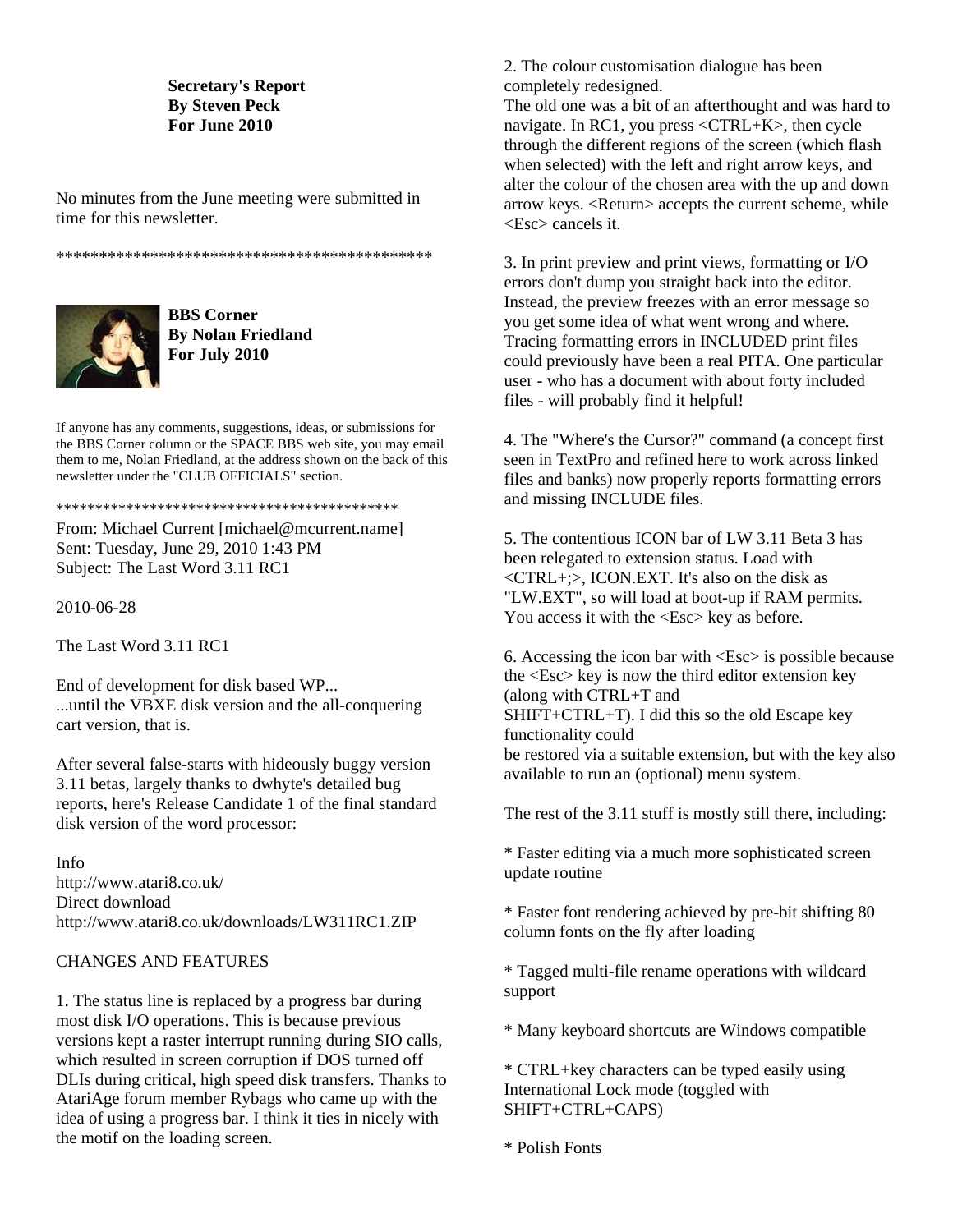## \* XBWDOS Compatibility

## BUG FIXES IN RC1 (SINCE 3.11 BETA 3)

1. The print formatter was comprehensively wrecked in the 3.11 betas.

Thanks to David for bringing this to my attention; cue much frantic debugging. Problems were mainly confined to headers and footers when using extended memory, and printing included files. Fortunately these rather catastrophic and embarassing errors have been fixed in RC1.

2. A file could be left corrupted in RAM following an incomplete save (disk full error). I was unable to duplicate this error during testing, but I have made changes which should prevent data loss.

3. The program no longer crashes on loading when using SpartaDOS X with the TD Line turned on.

Serious and trivial bug reports appreciated (and expected).

Enjoy!

This post has been edited by flashjazzcat: Yesterday, 2:51 PM

atari8.co.uk: The Last Word 3.11, XEDIT, RIF SpartaDOS Utilities,

MA65 Macro Assembler for SpartaDOS

Atari 65XE (1MB, IntSDX, VBXE2), 130XE (Stock), 800XL (1MB, IntSDX,

UltraVideo 1.0), 800XL (Stock), XEGS (128K), XF-

551, XM301-SIO2SD, 520STFM (1MB), 4160STE (with Satandisk)

\*\*\*\*\*\*\*\*\*\*\*\*\*\*\*\*\*\*\*\*\*\*\*\*\*\*\*\*\*\*\*\*\*\*\*\*\*\*\*\*\*\*\*\*

From: Michael Current [michael@mcurrent.name] Sent: Saturday, June 26, 2010 10:07 PM Subject: VBCC GEM shell release

VBCC GEM shell released June 22nd, 2010 Orion\_ of Paradize has released a GEM shell for the VBCC compiler/assembler.

This is the description from Orions website:

This is a GEM frontend for the VBCC compiler in a form of a Desktop Accessory. It allows you to create project files to automatically compile your programs in one click with a nice GEM interface.

 » Download VBCC Shl http://files.dhs.nu/files\_coding/vbccshl.zip » Visit Orions website http://onorisoft.info/

#### \*\*\*\*\*\*\*\*\*\*\*\*\*\*\*\*\*\*\*\*\*\*\*\*\*\*\*\*\*\*\*\*\*\*\*\*\*\*\*\*\*\*\*\*

From: Michael Current [michael@mcurrent.name] Sent: Saturday, June 26, 2010 9:59 PM Subject: Hatari v1.4.0 has been released

Posted By: npomarede Date: 2010-Jun-12 13:52 Summary: Hatari v1.4.0 has been released

Version 1.4.0 of the Atari ST/STE/TT/Falcon emulator Hatari has been released.

- Sound emulation improvements for Falcon (crossbar, dma sound recording) as well as for STE (LCM1992 emulation with volume/bass/trebble adjustements)

- Better video emulation for some STE overscan modes used in recent demos

- Better DSP emulation in Falcon mode

- IDE / Gemdos HDD emulation's improvements

- AVI recording at full frame rate

- Huge improvements in the built in debugger (conditionnal breakpoints for CPU / DSP and many more)

- Use cmake as a common build system for Linux/Windows/OS X

- Many more small fixes

http://hatari.berlios.de/

\*\*\*\*\*\*\*\*\*\*\*\*\*\*\*\*\*\*\*\*\*\*\*\*\*\*\*\*\*\*\*\*\*\*\*\*\*\*\*\*\*\*\*\*

From: Michael Current [michael@mcurrent.name] Sent: Saturday, June 26, 2010 10:06 PM Subject: New cracktro from Aggression

New cracktro from Aggression June 7th, 2010 Aggression is back after what feels like forever.

!Cube of Aggression have coded a nice ST-cracktro for D-Bug's recent Prince of Persia harddisk fix. The cracktro also features an original chiptune by !Cube.

 » Download the Prince of Persion cracktro http://files.dhs.nu/files\_demo/aggr\_pop.zip » Visit the D-Bug site to download the full game as well http://dbug.atari.org/

\*\*\*\*\*\*\*\*\*\*\*\*\*\*\*\*\*\*\*\*\*\*\*\*\*\*\*\*\*\*\*\*\*\*\*\*\*\*\*\*\*\*\*\*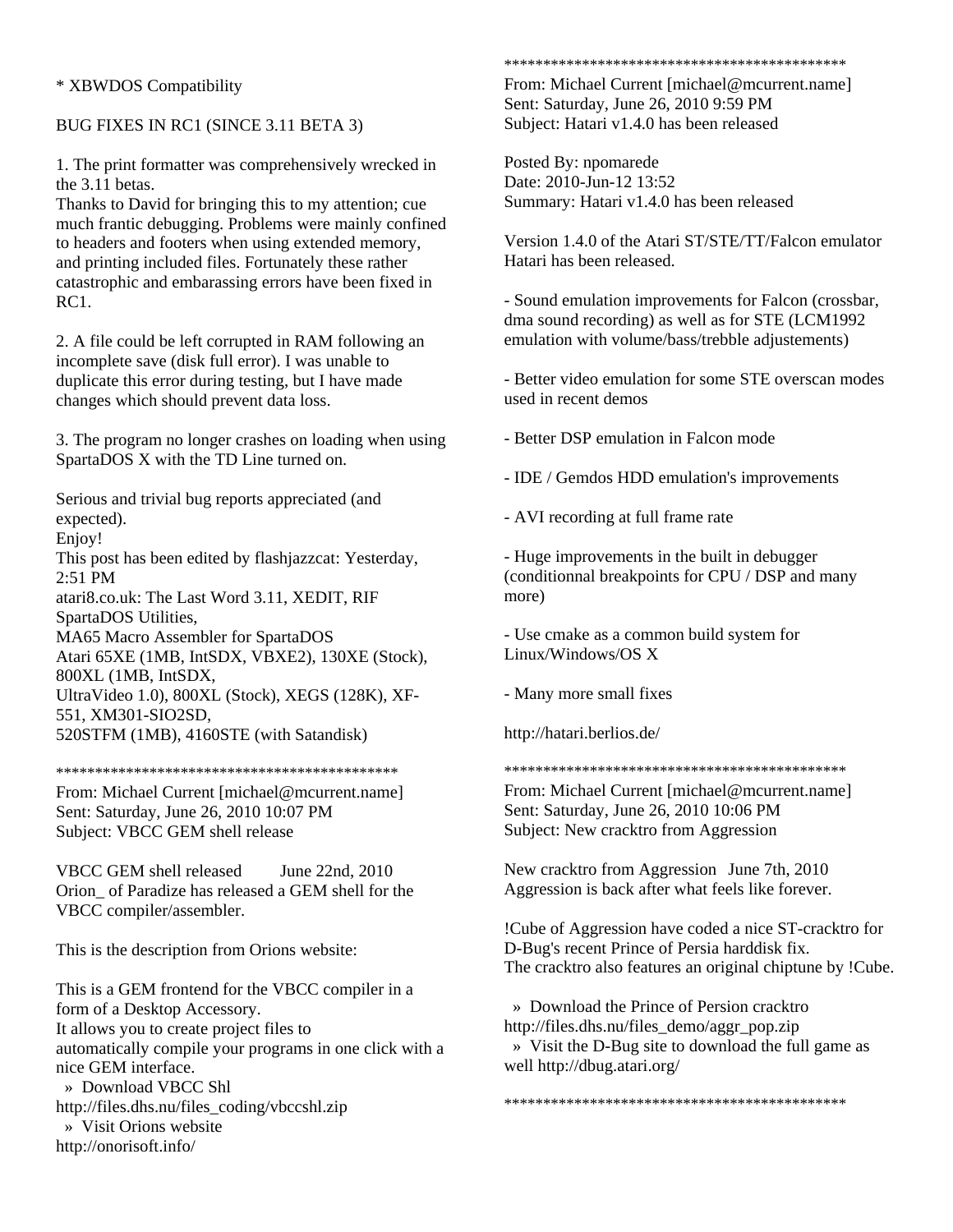From: Michael Current [michael@mcurrent.name] Sent: Saturday, June 26, 2010 9:55 PM Subject: Micro-SpartaDOS 4.5

Micro-SpartaDOS (MSDOS.COM) ChangeLog (WHATSNEW.DOC)

------------------------------------

By Jiri Bernasek - BEWESOFT Continued by Pecus & Pirx ------------------------------------

MSDOS45.COM - Warsaw, 2010-06-12 Post-release update. Bugs fixed:

 \* in rare circumstances of a fragmented disk (specifically when the gap between consecutive sectors was between 128 and 254 secs, the loading failed) Thanks to KMK for the bug report!

New features:

 \* MSDOS recognizes a special entry in MSDOS.DAT configuration file. For the special file  $\frac{1}{x}$  (it is asterisk followed by 10 spaces) the long name space is decoded as a number of settings for a given directory. Version 4.5 uses 4 hexadecimal numbers. First three are values of colors in this sequence: letters, playground, frame (\$2c5, \$2c6, \$2c8). Fourth turns off TURBO for the given directory when it equals to "00".

#### Example:

020E0A01 This entry does NOT turn off the turbo, but sets colors like POKE 709,2:POKE 710,14:POKE 712,10

 The configuration entry ("\*" file) should be the first one on the list of files.

 Turbo is turned off after reading the directory contents (directory itself may read in turbo mode).

 Please note that MSDOS.DAT files are fully compatible throught all versions and we will strive to

retain this compatibility.

 \* Support for all drives (1-15) Keys [Ctrl]+[A] to [Ctrl]+[O] select drives A: to O: (1-15, SpartDos style). Old style (pressing keys [1]-[8]) work just like it used to. Pressing keys [1]-[8] displays drives AtariDOS style (D1:, D2:). When letter keys are pressed, display switches to A:, B:, etc. style.

 \* MSINI3 - a new version of the long name editor now supporting color schemes and turbo switch. Few additional bugs fixed:

- crash on no Sparta
- bad rewert to edition
- some typos

 Enjoy new color schemes including Blues, Copper Plate and Bitter Lemon. Please note the avertised web page is not active anymore :).

Available: http://www.atariage.com/forums/topic/164418 microspartados-45-release/

\*\*\*\*\*\*\*\*\*\*\*\*\*\*\*\*\*\*\*\*\*\*\*\*\*\*\*\*\*\*\*\*\*\*\*\*\*\*\*\*\*\*\*\* \*\*\*\*\*\*\*\*\*\*\*\*\*\*\*\*\*\*\*\*\*\*\*\*\*\*\*\*\*\*\*\*\*\*\*\*\*\*\*\*\*\*\*\* \*\*\*\*\*\*\*\*\*\*\*\*\*\*\*\*\*\*\*\*\*\*\*\*\*\*\*\*\*\*\*\*\*\*\*\*\*\*\*\*\*\*\*\*